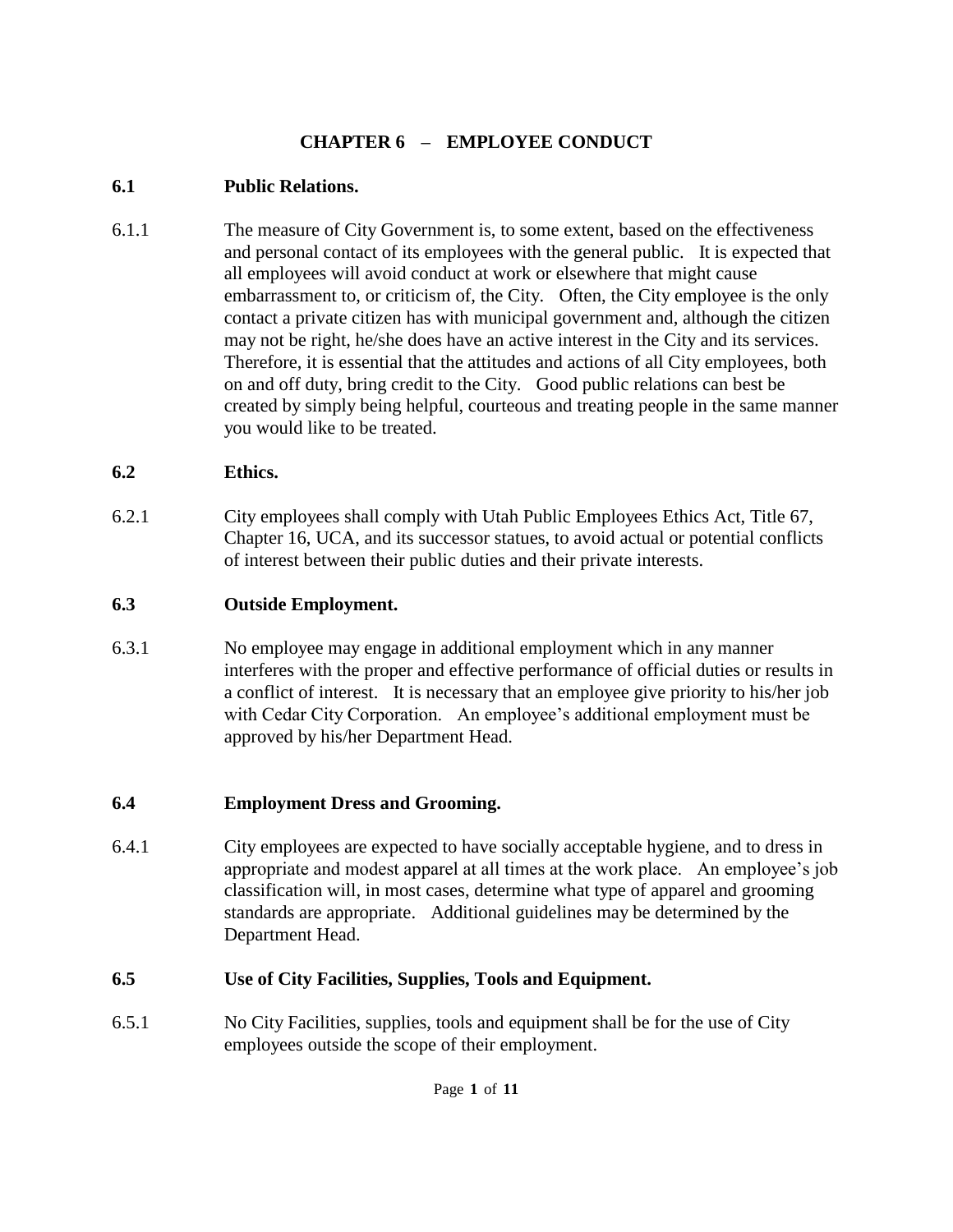- 6.5.2 Public Servants are responsible to protect and conserve public property. To help improve the effectiveness and efficiency of public services, incidental personal use of public property is authorized under Utah Code §76-8-402 and is further authorized under this policy. Incidental personal use of public property is authorized if:
	- 1) the Public Servant is authorized to possess the public property when the personal use occurs;
	- 2) the use is in compliance with City and Department policy;
	- 3) it is part of their official responsibilities and duties to possess the public property at the time of personal use;
	- 4) the personal use does not damage the public property;
	- 5) the personal use does not interfere with the use of the property as intended for public use;
	- 6) the personal use of the public property does not increase costs to the City; and
	- 7) the Public Servant agrees to pay for any costs that may derive from personal use.

Amended by Cedar City Resolution Number 19-0626.

# **6.6 Political Activity.**

- 6.6.1 Employees are strongly discouraged from participating or using their influence to affect municipal elections (other than their personal private vote at the poll). Employees should maintain a neutral stance in Cedar City Municipal elections.
- 6.6.2 Nothing herein shall be construed to restrict the right of the employee to hold membership in, and support a political party and candidates, or to attend political meetings after working hours.
- 6.6.3 Whether on or off duty, no City employee or appointed official shall use positions, title, uniform, city vehicle, city identification, or city equipment or supplies to solicit, either orally or by written communication, any assessments, contributions or services for any political party or municipal candidate. No City employee or appointed official shall be allowed to hold a political position for Cedar City Corporation.
- **6.7 Email, Voice Mail, Internet Technology, Other Electronic System Usage, and Social Media.**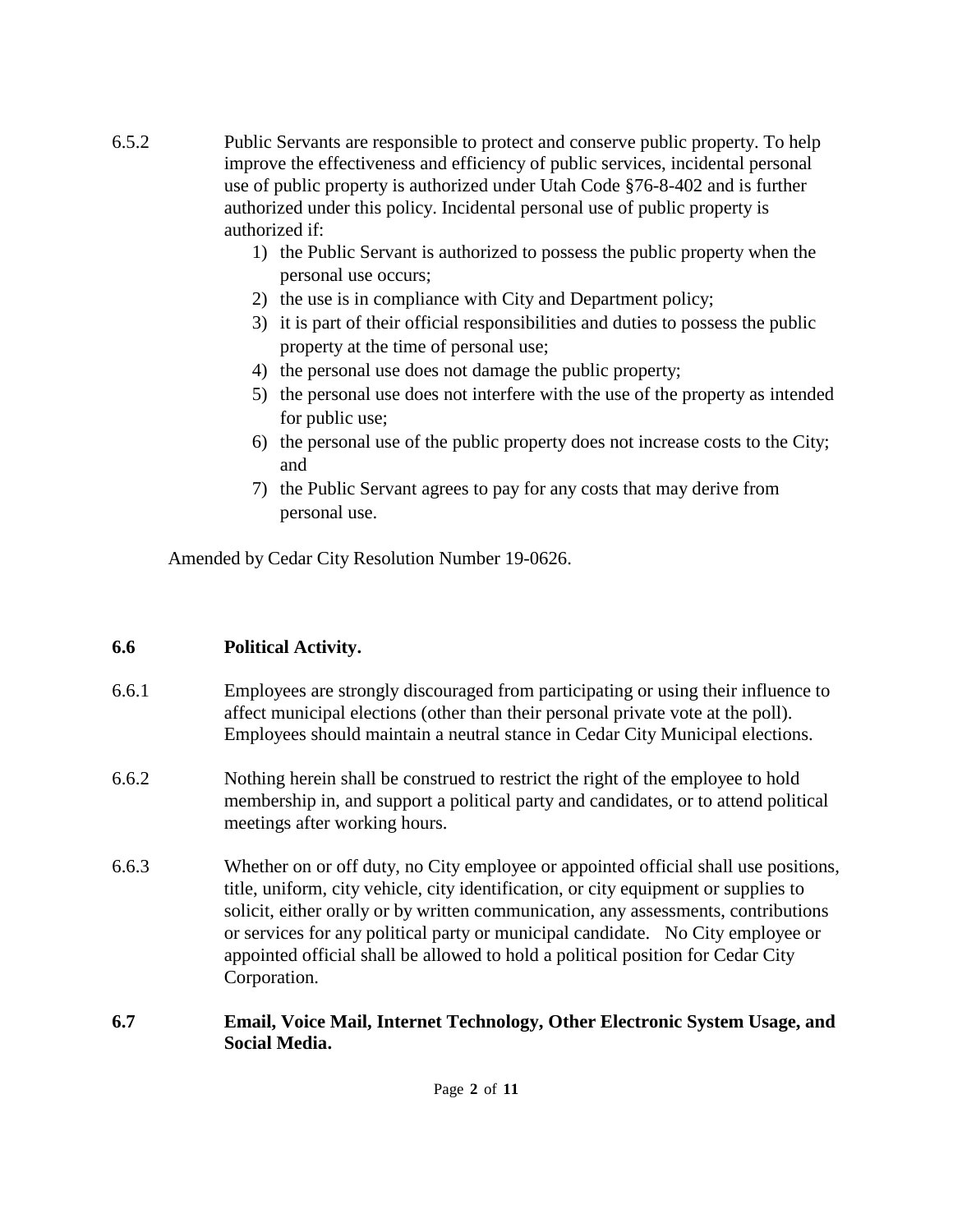- 6.7.1 Email, Voice Mail, Internet Technology, and Other Electronic System Usage
	- 1. Purpose.

To encourage the proper use of voice mail, email, internet technology, or other electronic systems provided by Cedar City.

2. Policy.

It is the policy of Cedar City to establish basic guidelines concerning the appropriate use of email, voice mail, internet technology, or other electronic communication systems owned and provided by Cedar City. All communications over and activities conducted on these systems are the property of Cedar City. These systems have been provided by Cedar City to its employees for the purpose of performing their job.

- 3. Monitoring and Expectation of Privacy.
	- a. Cedar City encourages employees to use email, voice mail, internet systems, and other electronic systems for both City related and personal purposes, but only in accordance with this policy.
	- b. Employees have no expectation of privacy when using voice mail, email, internet technology, or other electronic systems provided by Cedar City. Some City equipment requires the use of a password. The use of passwords is for the benefit of the City to prevent unauthorized access by the public and/or other employees and should not be construed as creating an expectation of privacy by employees using the password.
	- c. Cedar City expressly reserves the right to inspect the contents of any email, voice mail, internet technology, other electronic system, or files residing on any of the City's server(s) or other equipment that stores data or information. Inspections may occur at any time and for any reason. For purposes of this policy City's servers include but are not limited to servers owned by Cedar City or servers where Cedar City rents or leases space such as internet service providers or other such hosting services paid for by Cedar City.
	- d. Supervisors should be particularly aware of situations that may warrant monitoring of employee usage such as suspicion of a crime, violation of a policy, or to monitor productivity.
- 4. Allowed Use of City Equipment.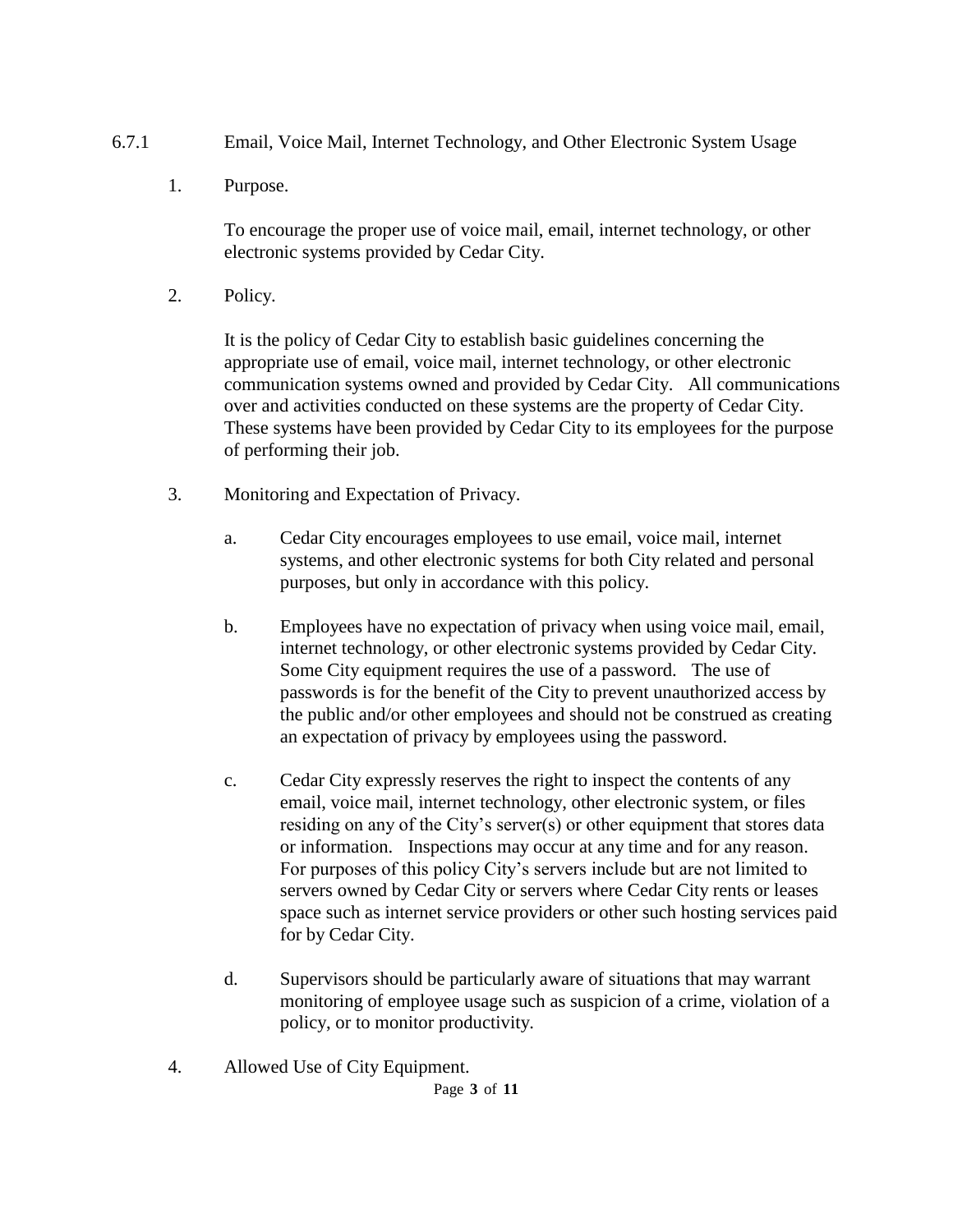Cedar City encourages work related and personal uses for email, voice mail, internet technology, and other electronic systems by City employees for the following:

- a. To facilitate the performance of job functions;
- b. To facilitate the communication of information in an timely manner;
- c. To coordinate meetings and efficient use of City resources;
- d. To share ideas and information;
- e. For personal use during employee's time off, and;
- f. To encourage employee innovation.
- 5. Prohibited Use of City Equipment.

Cedar City prohibits employee use of City email, voice mail, internet technology, and other electronic systems for the following purposes:

- a. Political endorsements
- b. Commercial or business activities not related to interests of the Cedar City Corporation;
- c. Personal use of systems during employee's work time other than brief and incidental use;
- d. Sending obscene or suggestive messages;
- e. Sending, viewing, or downloading offensive, pornographic, discriminatory, disparaging or harassing graphical images or information;
- f. Threats of harassment;
- g. Slander or defamation, and;
- h. Other illegal activities or activities that are prohibited by policies adopted by Cedar City.
- 6. Miscellaneous.
	- a. Employees using email, internet, and other related systems within the City for personal use will be responsible for reimbursing the City for any direct expenses incurred from that use, such as printing or long distance telephone costs.
	- b. Employees are cautioned to not send email to every employee listed on the City's email system that is indicative of a persons' personal political or religious beliefs.
	- c. Violations of this policy will be reviewed on a case by case basis and may result in disciplinary action up to and including termination of employment.
	- Page **4** of **11** d. Violations of this policy that may be construed to be of a harassing nature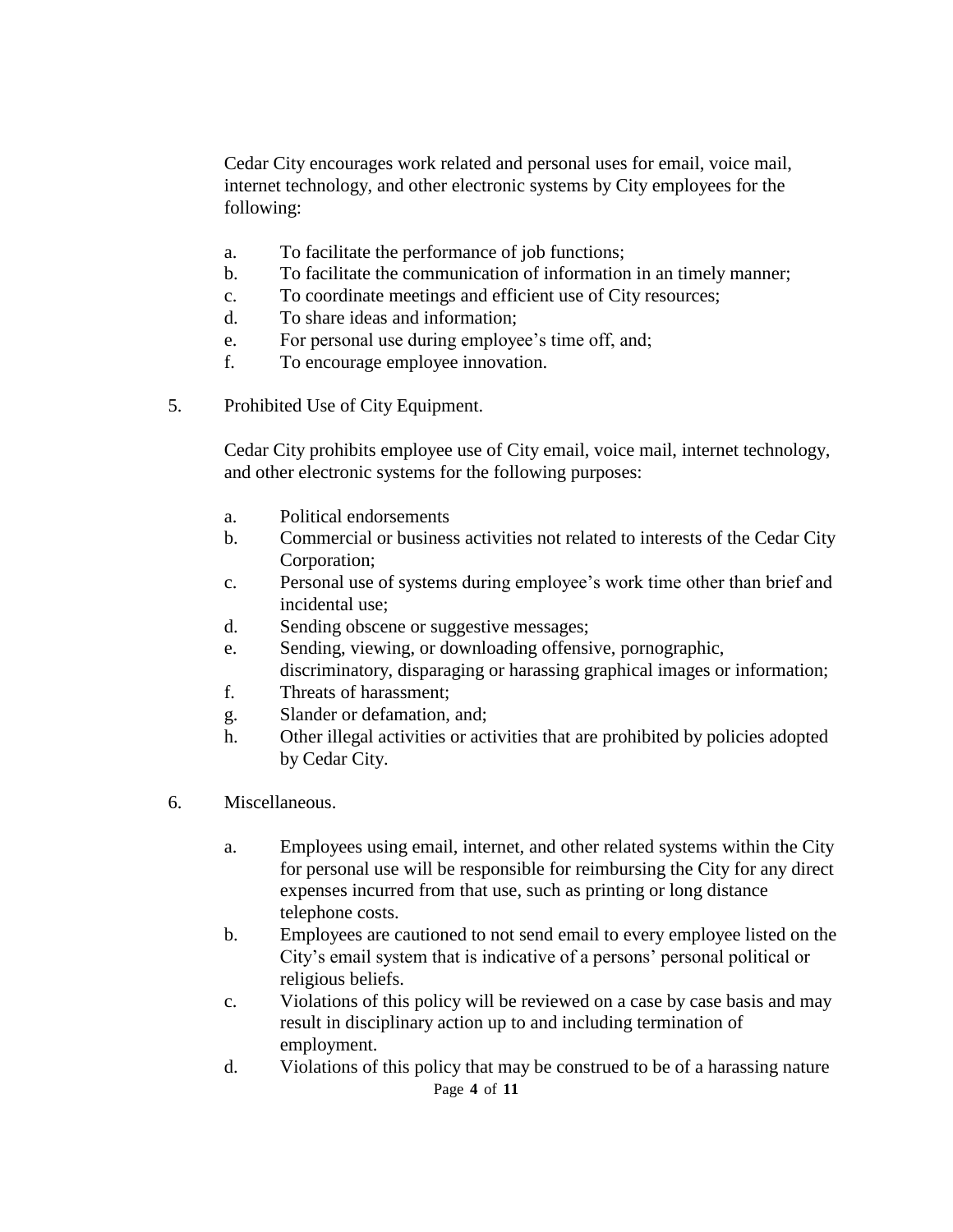or that may create a hostile work environment will be treated as a violation of the City's harassment policies.

- 6.7.2 Social Media
	- 1. Purpose.

Cedar City recognizes that social media has changed the way people communicate with each other and that the use of social media can enhance communication between City government and citizens, particularly citizens that do not access traditional media. Cedar City policies related to social media are to be interpreted in furtherance of this purpose.

2. Policy.

Cedar City encourages the use of social media to further the mission of the City and its departments where appropriate. This policy sets forth guidelines for the establishment and use of social media by the City for the dissemination of information to the public. This policy also sets forth guidelines related to private use of social media by employees that may impact the City's interests. For purposes of this policy, social media means any facility for online publication and commentary including without limitation blogs, wiki's, content hosting sites such as Flicker and YouTube, and social networking sites such as Facebook, Linkedin, Twitter, and Google Plus.

- A. City Sponsored Social Media.
	- 1. Cedar City departments may utilize social media and social networking sites to enhance communications with citizens and program participants subject to the following rules and guidelines contained herein.
	- 2. Site Approval and General Use.
		- a. All Cedar City social media sites shall be approved by the City Manager. The department head, or department head's designee, shall be responsible for the content and upkeep of each social media site maintained by that department.
		- Page **5** of **11** b. Cedar City social media sites shall generally be used for: (1) marketing/promotional channels which increase the City's ability to broadcast its messages to the widest possible audience; (2) public information updates, and (3)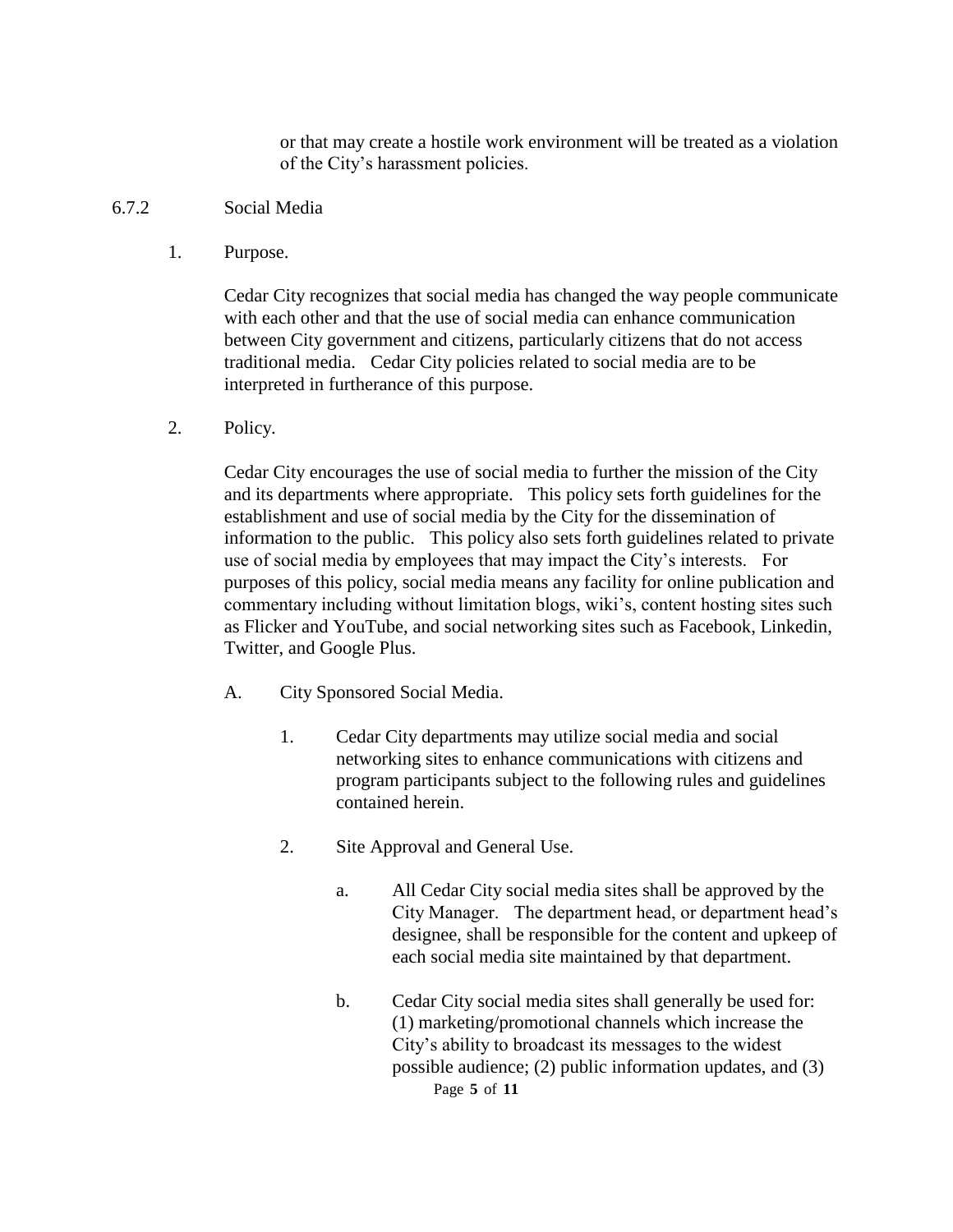the dissemination of time sensitive information as quickly as possible (i.e. emergency information).

- c. Content posted to Cedar City social media sites shall also be made available on the City's main web site whenever possible. Content posted to City social media sites should contain links directing users back to the City's official website for in-depth information, forms, documents or online services necessary to conduct business with Cedar City.
- d. Employees representing Cedar City via social media outlets must conduct themselves at all times as a representative of the City and in accordance with all appropriate City policies and standards, including but not limited to the Cedar City Personnel Manual and Council Resolutions adopting child appropriate standards.
- e. City social media sites shall be used only for communication of City related information and shall not be used for personal purposes.
- 3. Record Retention.
	- a. Cedar City social media sites shall comply with federal, state, and local laws, regulations and administrative rules.
	- b. City social media sites are subject to State of Utah public record laws. The department maintaining the site is responsible for responding completely and accurately to any public records request for public records on social sites. If the information requested is available on the social media site, referral of the requester to the site will generally constitute compliance with the request. Content related to Cedar City business shall be maintained in an accessible format and so that it can be produced in response to a request. Whenever possible, such sites shall clearly indicate that any articles and any other content posted or submitted for posting are subject to public disclosure. Users shall be notified that public disclosure requests must be directed to the appropriate departmental records representative.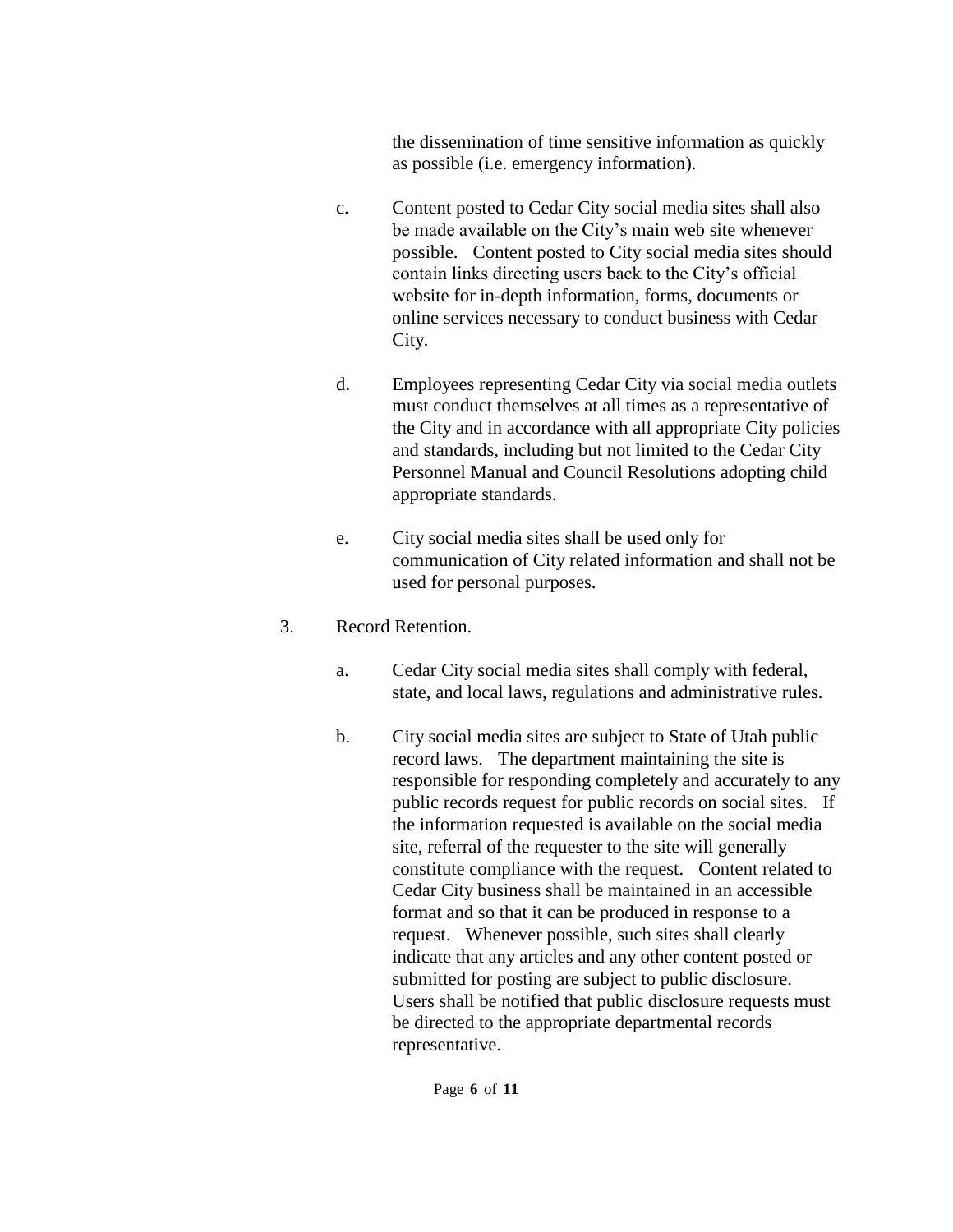c. State of Utah record retention schedules apply to social media formats and social media content. Unless otherwise addressed in a specific social media standards document, the department maintaining the site shall preserve records required to be maintained pursuant to relevant record retention schedules for the required retention period on a server owned or leased by the City. Records shall be stored in an easily accessible format that prevents the integrity of the original records.

#### 4. Standard Notices.

- a. users and visitors to social media sites shall be notified that the intended purpose of the site is to serve as a mechanism for communication between City departments and members of the public. Cedar City social media site articles and comments containing any of the following forms of content shall not be allowed:
	- i. Comments in support of or opposition to political campaigns or ballot measures;
	- ii. Profane language or content;
	- iii. Content that promotes, fosters, or perpetuates discrimination on the basis of race, creed, color, age, religion, gender, marital status, status with regard to public assistance, national origin, physical or mental disability or sexual orientation;
	- iv. Sexual content or links to sexual content;
	- v. Solicitations of commerce;
	- vi. Conduct or encouragement of illegal activity;
	- vii. Information that may tend to compromise the safety or security of the public or public systems;
	- viii. Content that violates a legal ownership interest of any other party; or
	- Page **7** of **11** ix. Comments not topically related to the particular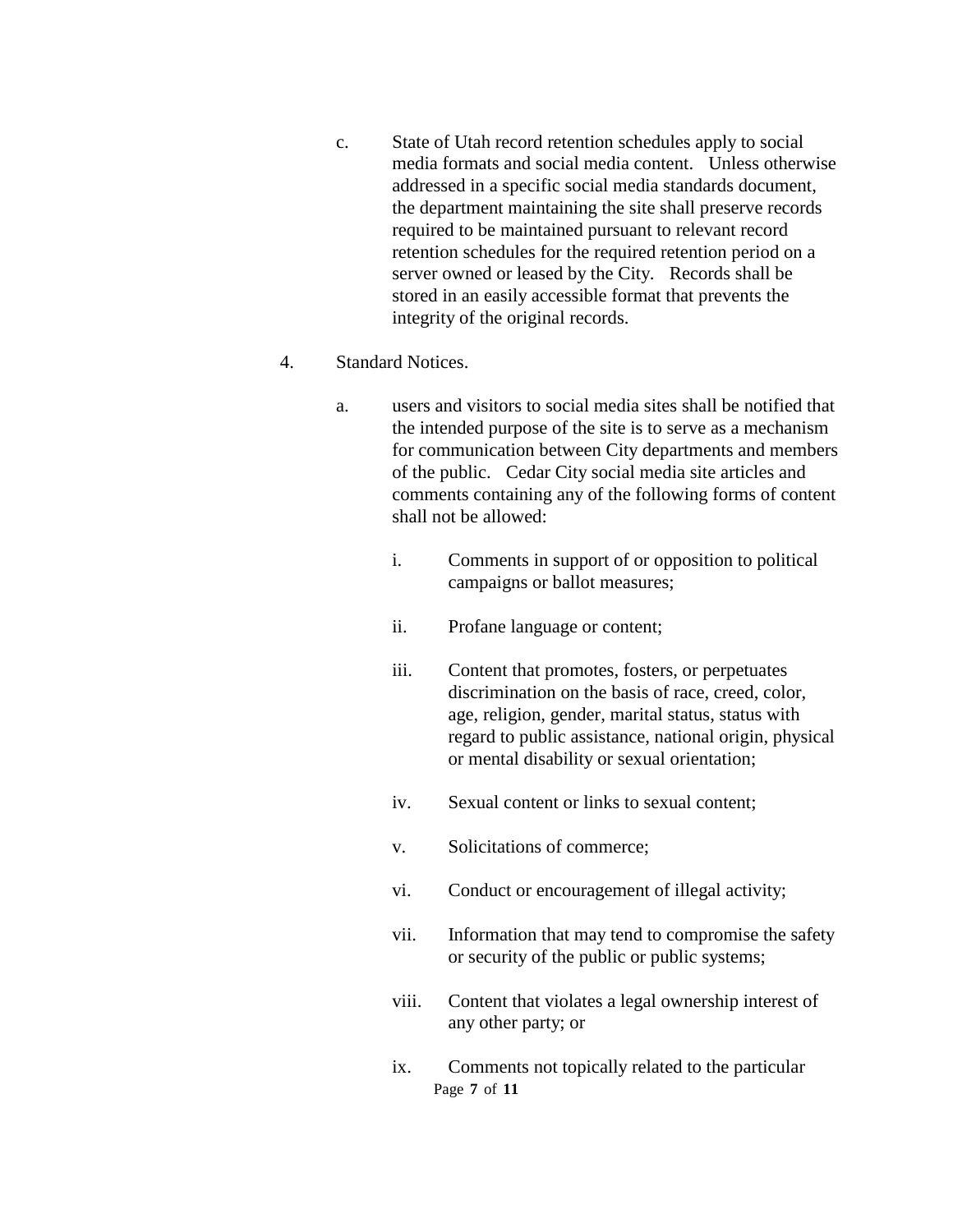social medium article being commented upon, including random or unintelligible comments.

b. The guidelines described above should be displayed to users or made available by hyperlink. A copy of any content removed based on these guidelines must be retained, including the time, date and identity of the poster when available.

#### 5. Miscellaneous.

- a. Cedar City reserves the right to restrict or remove any content that is deemed to be in violation of this social media policy or any applicable law.
- b. The social media tools that are currently approved for use by Cedar City are Twitter, Facebook, Google Plus, and City-sponsored blogs. If any City department desires to use any other social media tool, such use must be approved by the City Manager and is subject to this policy.
- c. All content created or posted on a City social media site as well as all City profile and home pages shall belong to Cedar City.
- d. All social media sites belonging to Cedar City shall use such text, fonts, logos, images, color schemes, and other applicable stylistic items as are from time to time adopted in the Cedar City Style Guide.
- e. Employees found in violation of this policy may be subject to disciplinary action, up to and including termination of employment. All disciplinary action shall follow the policies and procedures contained in the Cedar City Personnel Policy Manual.
- 6.7.3 Employee Personal Use of Social Media.
	- 1. Employee personal communication using social media may reflect on Cedar City especially if employees are commenting on City business, supervisors, fellow employees, City policies, and/or are identified as a City Employee while using social media. Often times messages on social media reach a broader audience than was intended when the message was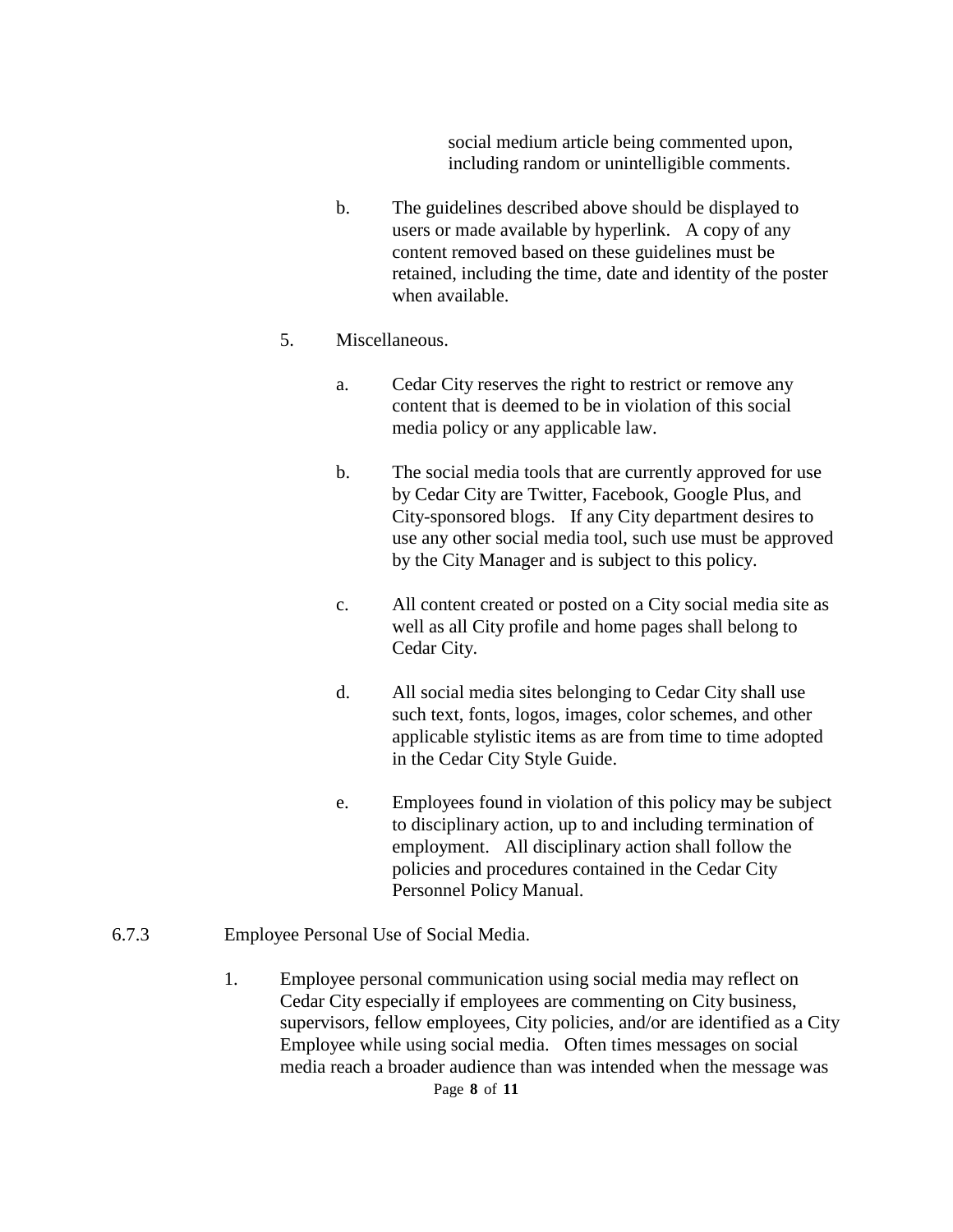posted and these messages may be difficult to edit or retract once posted. Employees are strongly discouraged from posting anything on social media that may be disparaging to Cedar City, its employees, elected and appointed officials, and policies. Postings on social media that violate a separate section of this policy or any policy permitted hereunder may be grounds for discipline up to and including termination of employment.

Amended by Resolution Number 13-12-11

#### **6.8 Consensual Romantic Relationships in the Workplace.**

- 6.8.1 It is not the City's desire to discourage friendships among employees, however, it is recognized that consensual "romantic" or sexual relationships between supervisor/managers and their subordinates could lead to actual or perceived conflicts of interest, favoritism or sexual harassment. This policy is to protect employees from coercive or hostile relationships that may damage morale and reduce productivity because of bias, favoritism, or harassment.
- 6.8.2 Relationships between a supervisor/manager and a subordinate: Consensual "romantic" or sexual relationships between a supervisor/manager and their subordinate are prohibited, as well as any conduct, such as dating, that is designed or may reasonably be expected to lead to the formation of a "romantic" or sexual relationship. Persons should not be hired, promoted, transferred or otherwise changed into a position where such a relationship would exist.
	- A. If such a relationship should develop, the supervisor/manager is obligated to promptly disclose the existence of the relationship to the Department Head. The employee may make the disclosure as well, but the burden of doing so is upon the supervisor/manager.
	- B. The Department Head should inform the City Manager and others with a need-to-know of the existence of the relationship, including the person responsible for the employee's work assignments. Upon being informed or learning of the existence of such a relationship, the Department Head and City manager or designee, may take steps that he deems appropriate.
	- C. At a minimum, the subordinate and supervisor/manager will not thereafter be permitted to work together on the same matters (including matters pending at the time disclosure of the relationship is made), and the supervisor/manager must withdraw from participating in activities or decisions (including, but not limited to, hiring, evaluations, promotions, compensation, work assignments and discipline) that may reward or disadvantage any employee with whom the supervisor/manager has or has had such a relationship.

Page **9** of **11**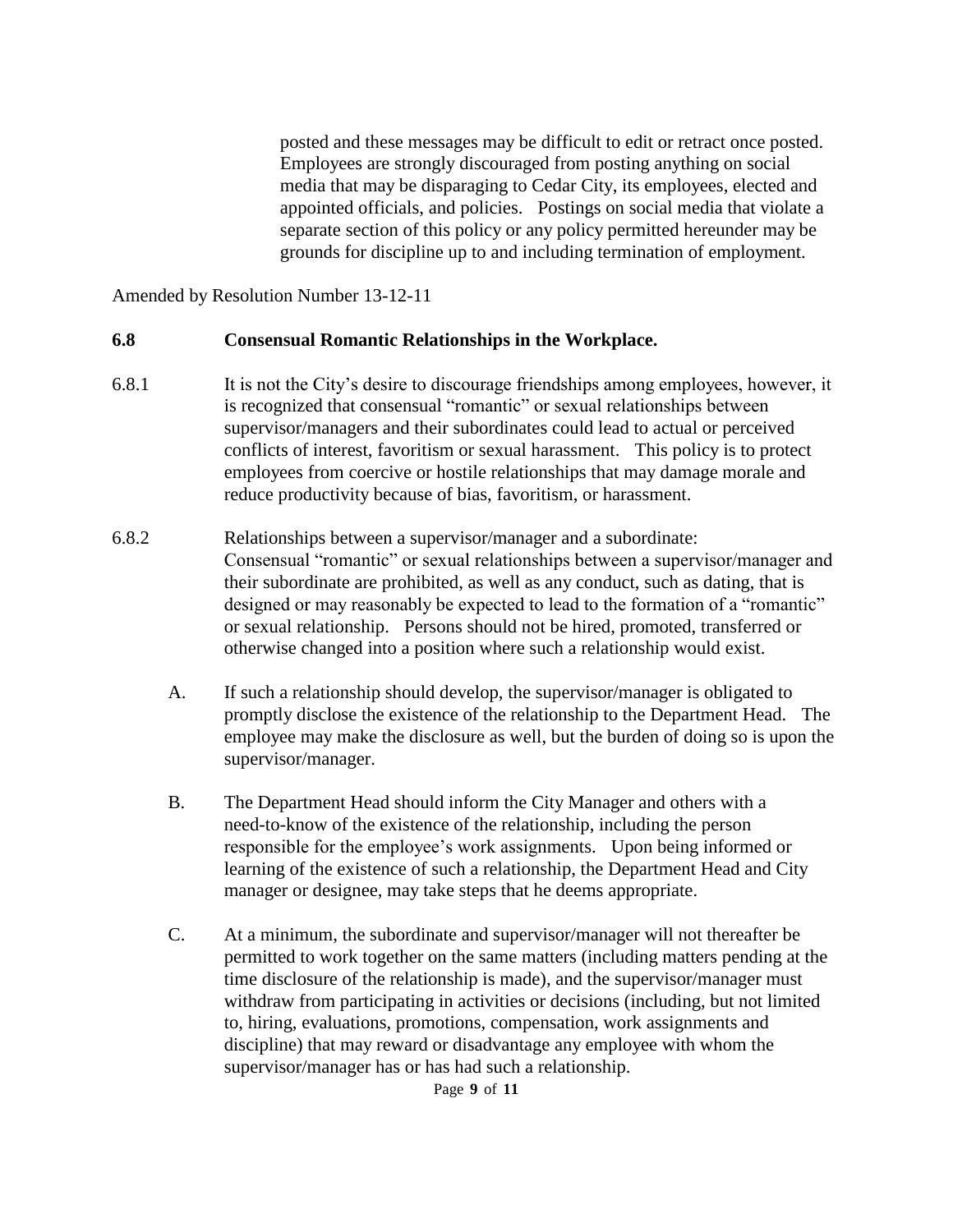D. Any person who believes that he or she has been adversely affected by such a relationship, notwithstanding its disclosure, is encouraged to make his or her views about the matter known to the City Manager, Human Resources Specialist, Department Head or City Attorney.

Amended by Resolution No. 11-0309-1.

- 6.8.3 Dating relationships between other employees: Dating relationships between other employees are permitted, however both employees have a responsibility to notify their Department Head when dating begins to document that the dating relationship is consensual and welcome. Employees will be instructed to inform the Department Head when/if the relationship ends.
- 6.8.4 This policy shall apply without regard to gender and without regard to sexual orientation of the participants in the relationship. The City's implementation of this policy is not intended to inhibit the social interaction (such as lunches or dinners or attendance at entertainment events) that are or should be an important part or extension of the working environment, and this policy is not to be relied upon as justification or excuse to engage in such social interaction with employees.

# **6.9 Non-Smoking.**

- 6.9.1 It is recognized that smoking can pose a health hazard to smokers and non-smokers who breathe smoke-polluted air. In accordance with the Utah Clean Air Act passed by the Utah State Legislature that became effective January 1, 1995, Cedar City has adopted the following:
	- A. Smoking is not permitted in any city owned or leased building.
	- B. Smoking is not permitted within twenty-five (25) feet of any building air intake, open window, exit or entrance.
	- C. Smoking is not permitted in a city vehicle. ("Vehicle" includes light and heavy equipment.)
	- D. Smoking is not permitted when performing work duties, only when on designated breaks.

# **6.10 Department Head Residency Requirements.**

 6.10.1 All department heads must live within Cedar City within one (1) year of being hired.